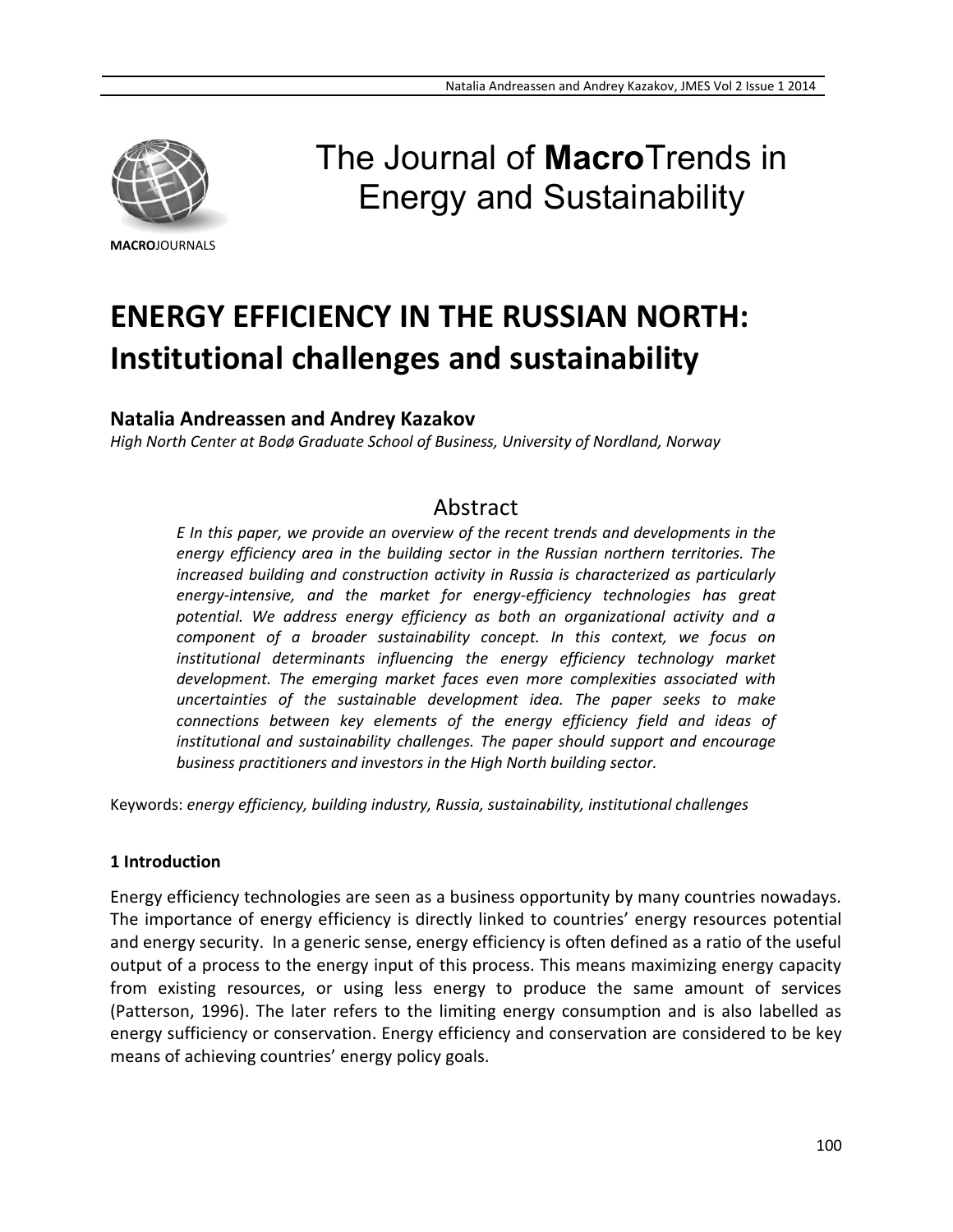The use of energy in buildings accounts for a large share of the total end use of energy (IEA, 2008). Buildings are responsible for approximately 40% of the total world energy consumption. Therefore, energy efficient technologies has become a particular agenda for the building and construction sector. Buildings can be designed in such a way to reduce or optimize energy consumption.

Russia's economy is one of the most energy-intensive economies in the world (IEA, 2012). Its seven major areas of economic activity (agriculture, forestry, construction, manufacturing, transport and communication, retail and wholesale, hotel and catering and other activities) are ranked among the top 25 most energy intensive globally (World Bank Group, 2008).

Russian buildings are particularly energy intensive, due to their increasingly obsolete building stock, their inefficient design and the long heating season. A study of the International Energy Agency compares energy intensity in residential buildings across countries and concludes that the Russian residential buildings have about twice as high intensity compared to that of Norway and Sweden (World Bank Group, 2008). These findings are supported by the study of the Pacific Northwest National Laboratory which underlines that Russian residential buildings use twice as much energy to heat a square meter of space than Canada, a country with similar climatic conditions (Lychuk et al., 2012).

Russian North is a large area that represents almost 2/3 of the country and it includes Altai Republic, Republic of Buryatia, Karelia Republic, Komi Republic, Republic of Sakha (Yakutia), Tuva Republic, Zabaykalsky Krai, Kamchatsky Krai, Krasnoyarsky Krai, Permsky Krai, Primorsky Krai, Khabarovsky Krai, Amur region, Arkhangelsk region, Irkutsk region, Magadan region, Sakhalin region, Murmansk region, Tomsk region, Tyumen region, Chukotsky Autonomous okrug (The Federal Law of Russian Federation, 2004). The Northern areas are especially energy intensive. Cold climate in the North means cooler temperatures year-round and reduced daylight in winter and it inevitably increases energy consumption in buildings, in comparison to many other countries. Russian northern territories are often portrayed as less comfortable regions due to climate conditions, expensive life and lack of infrastructure. According to the Federal State Statistics Service (2014), however, the Russian North faces also an increase in the construction activity of residential buildings.

The increase in the building and construction activity is potentially promising for the involved businesses, including the suppliers of energy efficiency products, technologies and services. Nowadays the country's energy infrastructure is quite inefficient. Despite some new facilities, the major part is worn out. The Russian Government Program "Energy Savings and Energy Efficiency up to 2020" points out that more than 90 percent of the capacity of the active power stations, 83 percent of the residential buildings, 70 percent of the water boilers, 70 percent of the electric grid technologies and 66 percent of the district heating networks were constructed before 1990 (Government of the Russian Federation, 2010).

During recent years, Russia has experienced a significant legislative pressure to enhance energy efficient technologies. A similar trend is seen in other countries: the buildings' improved energy performance follows the introduction and strengthening of building codes (IEA 2008). Vaughan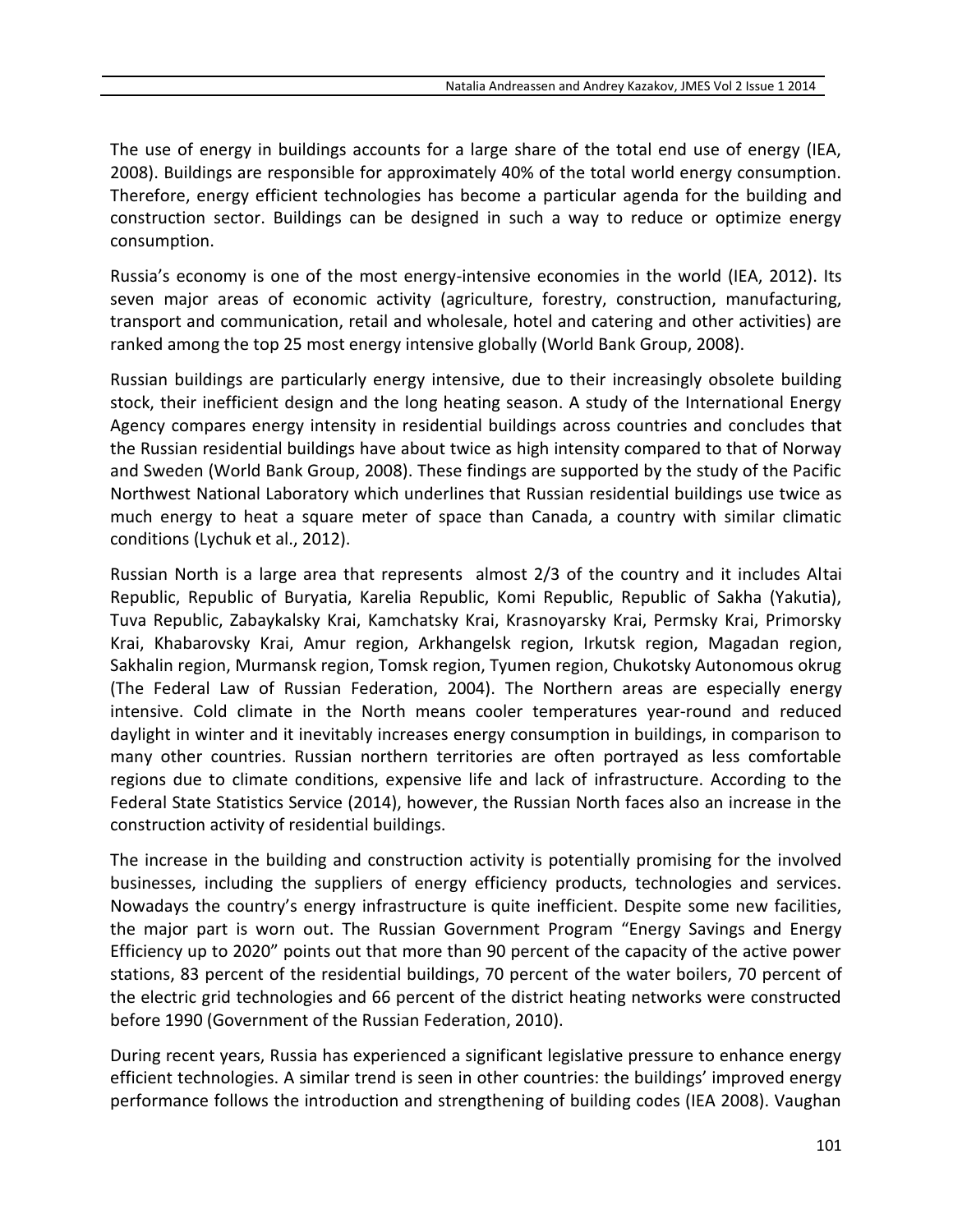and Turner (2013) also underline that enforced and strengthened building codes can stimulate savings for local economies and households, as well as reduce the need to build additional energy generation sources.

Achieving the same level of energy efficiency market development in Russian North still appears to be a challenge. This paper aims to explore recent developments in energy efficient technologies in the building and construction sector in Russia and key challenges that can influence the market development. Key determinants can bring more understanding of the conceptual approach of energy efficiency in this context and thus they can be helpful for business practitioners and investors in the High North building sector.

#### **2 Theoretical framework and method**

Companies operate in society, by adapting and developing their strategies in constant interaction with other actors and institutional environments. Research literature acknowledges the importance of contextual factors and institutional environment. An institutional perspective of organization theory postulates that companies operate within a social framework of norms and values. Energy efficiency can be addressed as an organizational activity within the market development. Institutional theory deals with the question of change through the process of interaction with its context and traditionally refers to Bergevarn et al. (1995) and DiMaggio and Powell (1983). From this perspective, new business activities appear as a result of interrelated processes at organizational level, between organizations and their context. This line of research allows the investigation of different institutional challenges, especially those coming from the context. The main elements of the contextual environment at these levels are institutional determinants for the market development. Formal legal pressures directly influence a market activity. Contextual environment might even have stronger influence than formal pressures. Local policy, cultural, information or language challenges may strongly contribute to the development of business activities.

Not only can institutional challenges influence the market development but the activity itself can also determine the development path. As IEA (2014) claims, it is evident now that energy efficiency has played, and continues to play, a large and valuable role in the sustainable development of the global economy. Energy efficiency can be addressed as a component of a broader concept of sustainability. Recently, an increasing interest in the 'sustainability' term in different kinds of literature has emerged. There are many interpretations of sustainability but the most often quoted definition of sustainability remains similar to the "sustainable development" concept given by the World Commission on Environment and Development (Brundtland et al., 1987). In their report "Our Common Future" the so-called Brundtland Commission defines: "Sustainable development is development that meets the needs of the present without compromising the ability of future generations to meet their own needs" (Brundtland et al., 1987, p.43). In 1992 at the United Nations Conference on Environment and Development, the "Rio Declaration" presented the principles of sustainable development (UN, 1992). The emerged concept of sustainability focuses on achieving a balance between social, environmental and financial responsibilities and performance of organizations. This is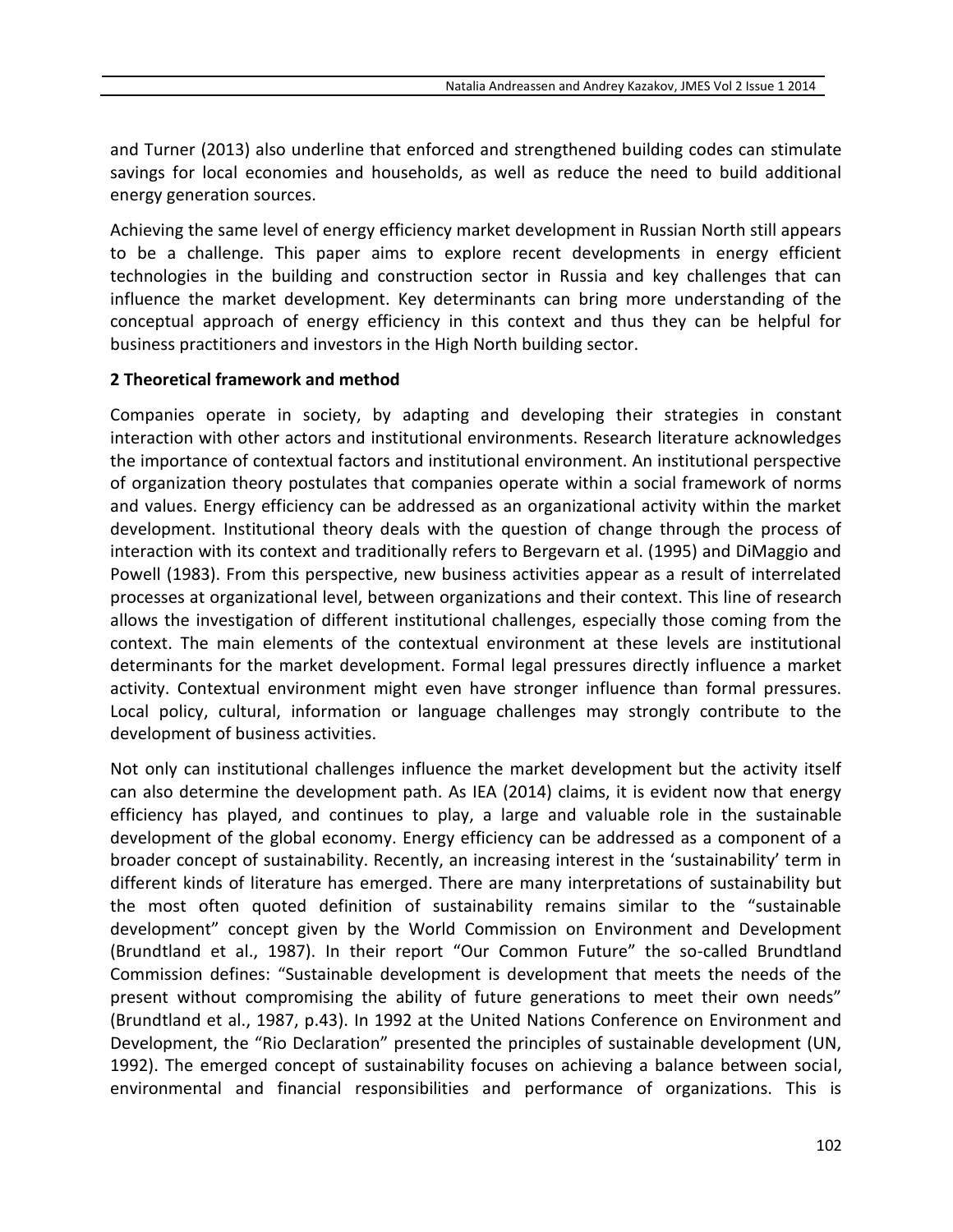challenging because of the uncertainties brought by incorporating this idea into practice by organizations. Sustainability challenges should be integrated into rationality used for decisionmaking about energy efficient technologies activities.

This article is designed to follow these two conceptual lines. It aims to explore institutional determinants that influence energy efficient technologies market development in the Russian North. These are peculiarities of regulation and constraints of the context. The study analyzes institutional challenges in the context of Russian North and relies on secondary data analysis. The overview of the recent energy efficient technologies, products and services market in Russian North relies particularly on the results of the report "Energy Efficient Buildings in the Russian North: cross border trade facilitation" (Kazakov and Andreassen, 2014). This article proceeds then with a discussion on the challenges connected to the broader concept of sustainability. The knowledge of institutional and sustainability challenges can contribute to the success of business activities of this market.

#### **3 The development of energy efficiency in Russian North**

The period of Russian reforms during 1992-1998 and the financial crash in 1998 led to difficult economic times in Russia. The situation was caused by the budget deficit, growing state debts, inflation and increased poverty (Nekipelov, 1999). A slowdown in the economic growth and social wellbeing was experienced by all regions in Russia. The regions of the Russian North experienced a drastic change from the Soviet era system to market economy without having any economic capacity to cope with global markets (Rautio, 2013).

Starting from 2000 the Russian economy has been characterized as growing and stabilizing (Gavrilenkov et al., 2004), and from 2008 Russia has become again one of the largest economies in the world. However, this growth has not led to increased socio-economic well-being in the peripheral regions. As Rautio (2013) stresses, the regions of the Russian North are still struggling with numerous structural problems without solid regional policy measures provided by the state to cope with the challenges.

While 16 percent of the territory, with more than a half of the population, was characterized as ecologically dysfunctional, Russia had still the world's largest potential of natural ecosystems (8 million square kilometers) (The Decree of the President of Russian Federation №440, 01.04.1996). The growth of the Russian North was strongly linked to the potential of natural resources (Rautio, 2013). Northern territories were highly dependent on industrial capacity of mining, metallurgical, forestry and energy sectors.

Energy efficiency became a major economic area in order to secure the economic modernization of Russia. During President Medvedev's rule from 2008, the Russian economy aimed to creat a diversified economy based on technology and innovation, decreasing the country's dependency on oil and gas revenues. Not surprisingly, energy efficiency was identified as one of the priorities for this modernization.

During that time, first discussions about improving energy efficiency were legalized, and the national policy on energy efficiency had begun its development on federal level. The Decree of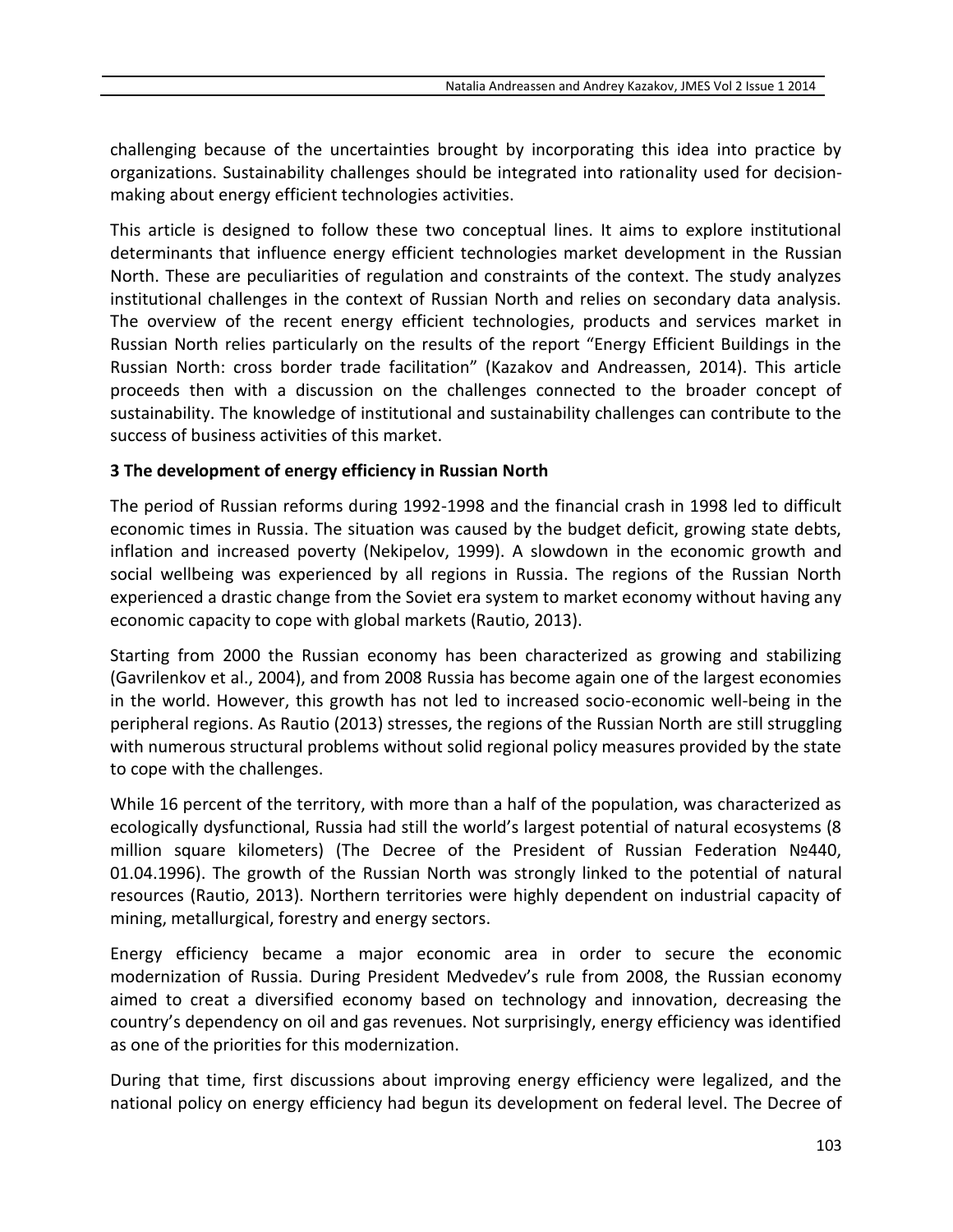the President of Russian Federation (2008) intended to decrease the energy intensity of Russia's GDP by 40 percent by 2020. More specific provisions about energy efficiency of buildings and other structures have aimed at strengthening energy efficiency of the Russian economy through The Federal Law of Russian Federation (2009). The Russian Ministry of Energy has been given the responsibility for energy efficiency policy development in Russia, so the Ministry focuses on developing orders, decrees and other regulating documents, aiming at ensuring freer entrance to the electricity providers' network, the industry's modernization and increasing the attractiveness of the sector for investors. The Ministry works closely with other federal and regional bodies and influence the energy efficiency area.

At regional level, the field of energy efficiency is developed through regional laws and programs. All Northern Russian regions have developed advanced action plans to improve energy efficiency, taking under consideration the geographical and economic characteristics of the regions. The main objectives of such initiatives include creation of new energy sources in the regions, as well as reducing costs and improving the efficiency of energy consumption.

Apart from legal development, the market potential is supported by commercial pressures, such as the Fund for Capital Repairs of Apartment Buildings, stimulus for the Energy Service Companies concept development in Russia and opportunities for bidding via the Russian State Procurement System (Lychuk et al., 2012).

Federal and regional codes on energy efficiency in buildings has taken effect in Russia. The new generation of these codes was created to implement technical measures on design and operation of buildings with efficient use of energy (Matrosov, 2007).

## **4 Energy efficient technologies, products and services market in Russian North**

As described by Matrosov (2007, p.124), "a fundamental transformation has taken place in the Russian building sector, toward the production, sale, and use of energy-efficient construction materials and products, and changes in building design methods". A market for energy services and products in Russia consists of hundreds of energy efficiency products and services, producers and suppliers, intermediaries, and millions of end users. Market conditions vary, reflecting different socio-economic conditions of regions. Besides, in the Russian North the key geographical factor is the cold climate and the long heating and lighting season. Eight energy efficient technologies, products and services segments are identified as they emerged in the northern territories of Russia (Kazakov and Andreassen, 2014):

1. Insulation of building envelope, which includes mineral wool, glass wool, expanded polystyrene foam extruded polystyrene. The insulation market is growing around 5-6% a year (Shavina, 2014; Kuzyakina, 2010).

2. Windows, that are divided into three segments: plastic (PVC), wooden and aluminum. The PVC windows account for more than 70 percent of the total market, aluminum framed windows accounted for 13% and wooden framed windows accounted for 11%. The number of glass factories has increased since 2013. This will increase production capacity and toughen the competition (Stroy-obozrenie, 2013).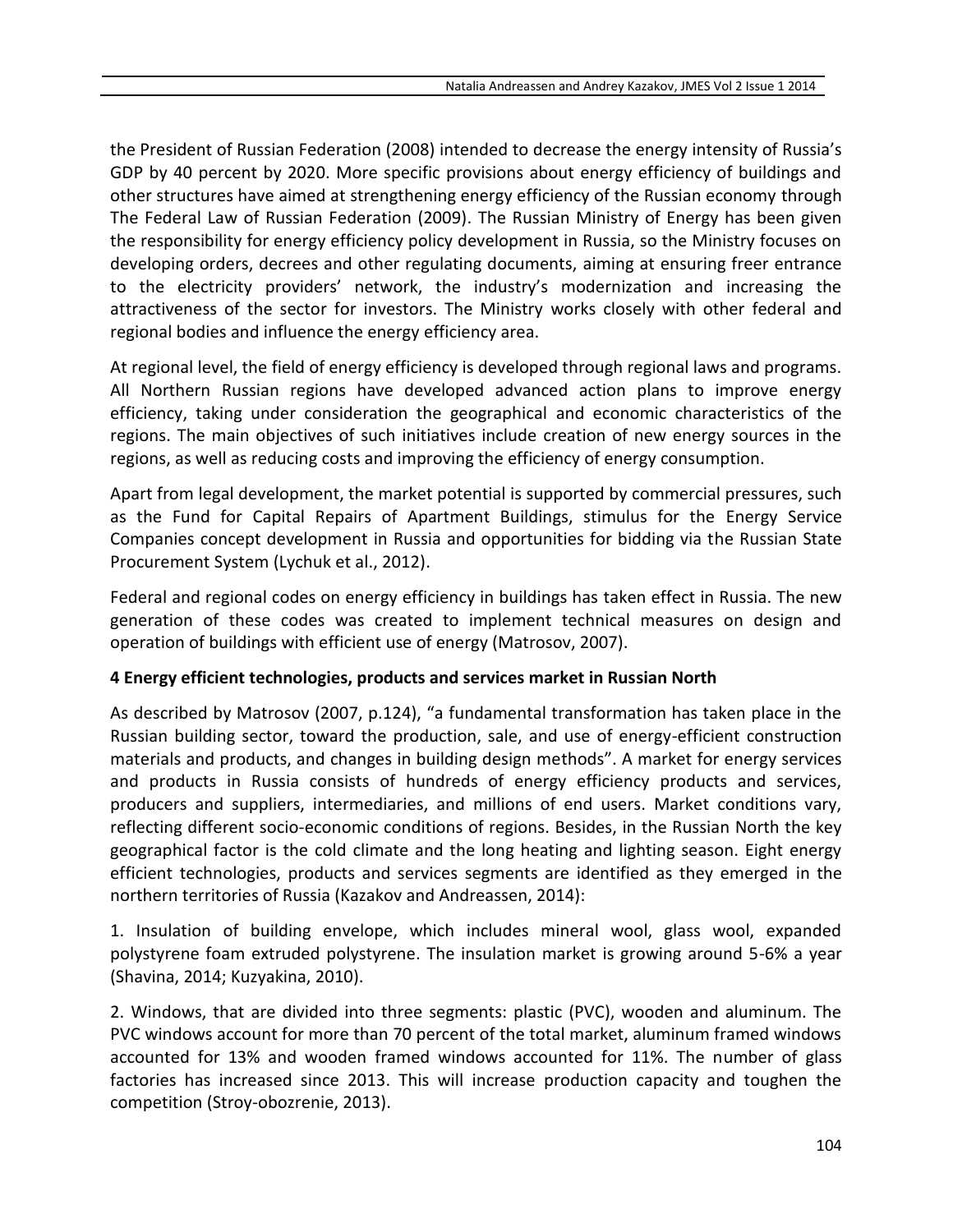3. Lighting products, which include incandescent lamps, compact and double-ended fluorescent lamps, halogen, LED lamps, and motion sensors. Energy efficiency lamps occupy about 40% of the market in Russia. The dominating segment is incandescent lamps, where Russian companies occupy almost 60 percent. The market for energy efficient lamps is growing and is more dependant on import (Lighting Business Consulting Agency, 2013).

4. Meters, that include power, gas and water counters. The main share of all types of meter production is held by Russian producers, while imports occupy 15-20% of gas and water meter production. The market is growing 20-30% per year (BusinesStat, 2012).

5. Renewable energy facilities that include bio fuel, hydro, geothermal, biomass, wind, tidal and solar energy sources. This segment is not well developed in Russia due to the low cost of traditional and locally available energy sources, inconsistent legal base, weak awareness of renewable energy questions and lack of state and private investment (Bächtold, 2012).

6. Energy Service Companies (ESCO). ESCO is an innovative concept in Russia which means performing a full range of work on implementation of energy-saving technologies. The Russian ESCO market has been developing slowly since The Federal Law of Russian Federation (2009) came into effect. The ESCO is attractive only when organizations or local governments have no budget allocated for implementation of energy efficiency measures (Semikashev and Kolpakov, 2014).

7. Energy efficiency houses (also called "Green Buildings"). This category describes modern buildings designed and constructed according to the BREEAM (Building Research Establishment Environmental Assessment Methodology) assessment and the LEED (Leadership in Energy & Environmental Design) rating system. It is not yet a strong market trend in Russia but the volume of green buildings is growing due to many large industrial projects, such as the 2014 Winter Olympic Games in Sochi, the Football World Cup etc. (JLL, 2014).

The first five segments are the key developments of the energy efficiency market in Russia. These segments have relatively low complex and costly manufacturing technology. They are widely produced and well tested by Russian users. Local producers and developers have gained experience in producing these technologies and products. The segments' market is characterized by high competition and high entry barriers. Renewable energy, energy service companies and green buildings are the least developed segments in Russia. In the northern regions of Russia, they do not occupy any substantial share of the energy efficiency market.

The overall energy efficiency market in Russia and, particularly, in Russian North, is still under development. However, there are studies that believe that the commercial potential is high, especially for small and medium sized businesses (World Bank Group, 2008; Kazakov and Andreassen, 2014). The niches of renewable energy, energy service companies and green buildings are promising. Relevant up to date knowledge about institutional challenges can support and encourage the market development.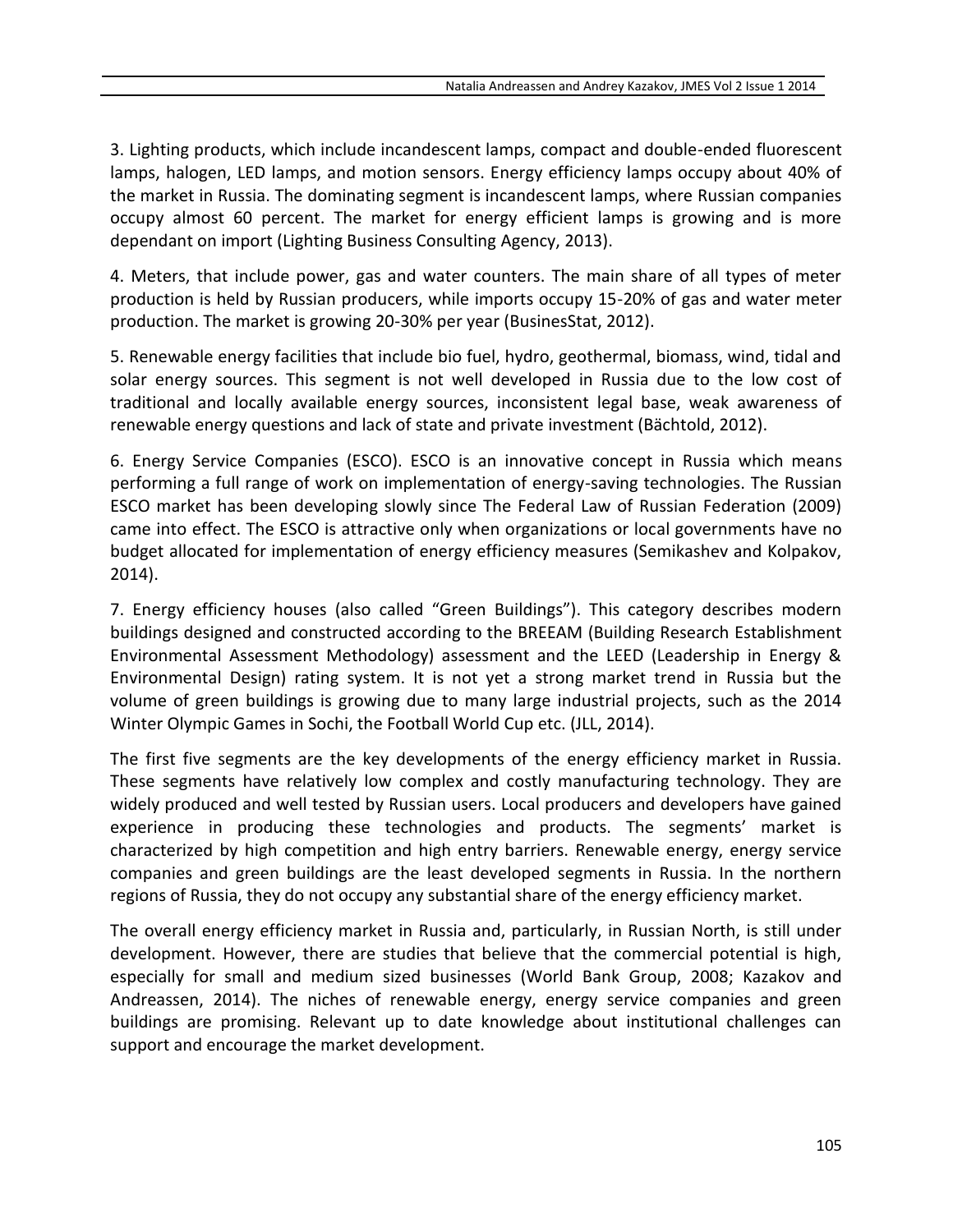#### **5 Institutional challenges in Russian North**

Economic and structural problems of Russian North described in section 3 as well as other institutional challenges impede the improvement in the field of energy efficiency. The most crucial challenges can be grouped as follows.

#### *5.1 Economic challenges*

Russian reforms during 1992-1998 did not improve the economic situation. Instead it resulted into depletion of natural resources, criminalization of economy, speculation in the capital market, wage-cutting, increase in the population poverty rate (Koptyug et al., 2000). Difficult economic times generated lack of transparency and high regulatory burden. This resulted into uneven implementation of commercial law, and weak interdepartmental coordination (Lychuk et al., 2012).

Economic challenges of Russia influenced chronically weak management and coordination of energy efficiency projects. In particular, partnerships between involved state bodies, between state and private actors and even among private entities are challenging (Gusev, 2013).

The historically available and affordable energy in a resource-based Russia economy contributed a lot to the stabilizing period. The constantly low prices result in a lack of incentives for businesses and users to implement energy saving measures (Gusev, 2013; Bächtold, 2012).

#### *5.2 Structural challenges*

While Russian economy is growing, the Russian North is not experiencing significant socioeconomic well-being (Rautio, 2013). Even though the legislative basis for energy efficient technologies is developed at federal level, there is a lack of appropriate regional regulations and necessary technical requirements on energy-efficiency standards and labels in house building (Gusev, 2013; Evans et al., 2012; Matrosov, 2007).

## *5.3 Financial challenges*

Northern regions in Russia are struggling with the lack of long-term funding. The limited availability of long-term loans and high interest rates creates difficulties for residential multiapartment buildings' cooperatives to raise funds for modernization (Gusev, 2013)

Public buildings and other entities, financed by state budget, may have poor credit ratings and transparency, hence limited ability to attract new funds. (Evans et al., 2012)

## *5.4 Information challenges*

Information problems are often raised in literature in the field of energy efficiency. Lack of information and asymmetric information are often given as reasons why consumers systematically underinvest in energy efficiency (i.g., Sanstad and Howarth, 1994). There is a lack of information dissemination, awareness and capacity-enhancement in relation to energy efficiency technologies and products in Russia (Bächtold, 2012; World Bank Group, 2008).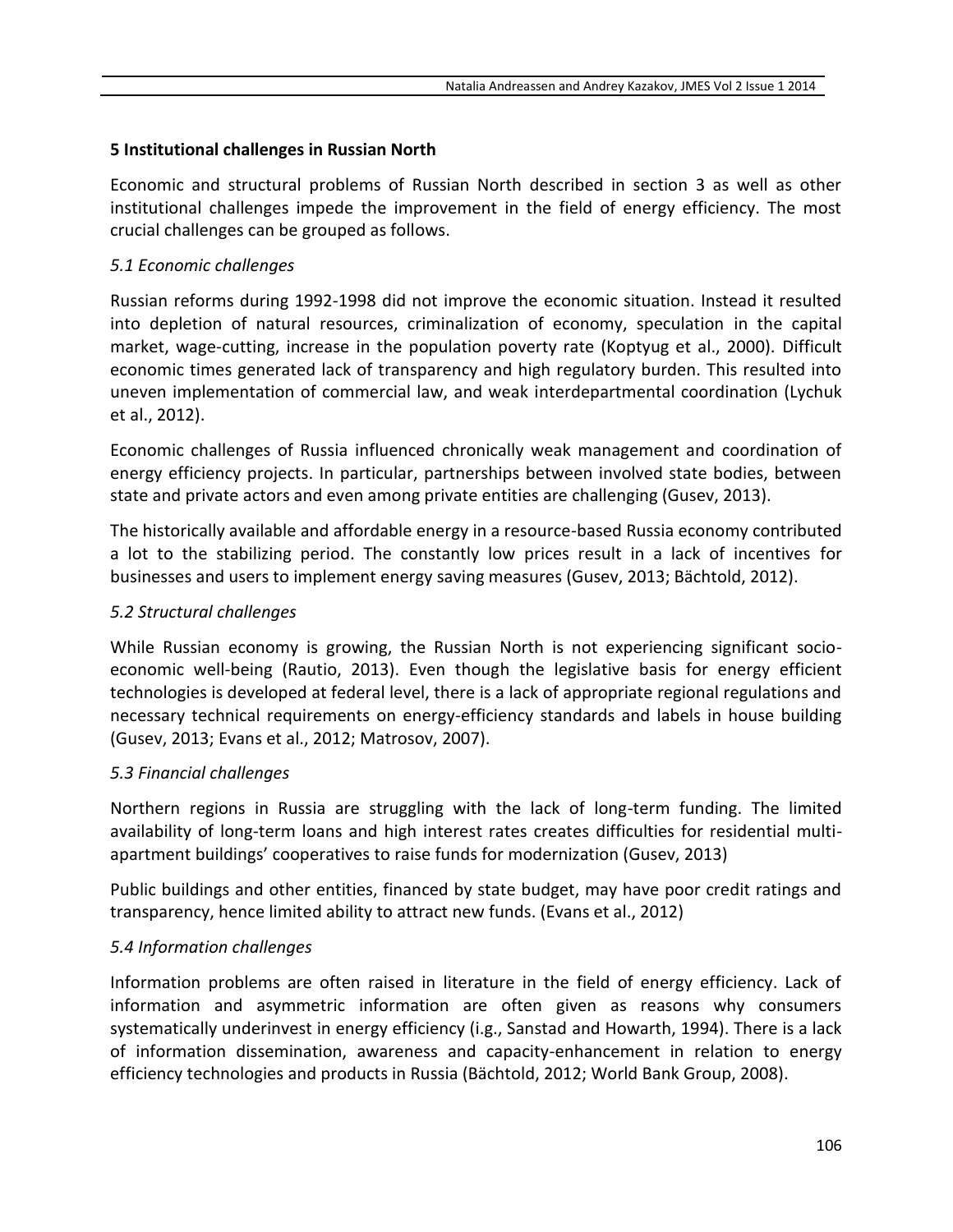Information problems also influence the lack of modern technologies and slowdown the local development (Bächtold, 2012; World Bank Group, 2008). For instance, there is a lack of structured information especially about energy efficiency in the building sector, and much of the discovered data require verification and translation from the Russian language (Kazakov and Andreassen, 2014).

Lack of professionals makes the technological gap bigger. Besides, administration system in housing, communal and construction segments is inefficient and complicated, especially when it comes to procedures for monitoring the use of energy efficient materials and technologies. Relatively few energy auditors can assist in controlling and assessing benefits from implemented energy efficiency technologies (Gusev, 2013; Lychuk et al., 2012).

#### **6 Sustainability challenges**

The terminology for the concept of 'sustainable development' in Russia is generally considered to have first appeared after the 1992 Rio Declaration (Koptyug et al., 2000). Sustainable development was described according to the principles defined by UN as a balanced development in all respects, which are: environmental performance, societal responsibility, and economic contribution. The importance of introducing the principles of sustainable development was recognized by the Russian government. In 1994 a Presidential Decree regarding state strategy on environmental protection and sustainable development was issued (The Decree of the President of Russian Federation №236, 04.02.1994). Later, in 1996 a Presidential Decree underlined the necessity of introducing the sustainable development concept (The Decree of the President of Russian Federation №440, 01.04.1996), although, at that time Russian economy was characterized as unsustainable. The reductions in state ownership led to the lack of governmental support in social programmes in education, research, health and culture (Kozlova et al., 1999). As Kuznetsov et al. (2009) conclude, the period generated a lack of mutual trust between people, businesses and authorities.

Another challenge comes from the sustainability idea framework. Implementing sustainabilityrelated activity is fundamentally different from implementing other organizational activities. Epstein and Buhovac (2014) point out that sustainability goal differs from the traditional goal objective of maximizing economic growth. While achieving excellence in social, environmental, economic, and financial performance, the link to profit, even in the long term, is unclear. Typically, for an organization this means uncertainties in terms of short-term competition for resources and long-term benefits.

#### **7 Discussion and conclusion**

The appeared legislative and regulative basis serves as driver for the market of energy efficiency. Federal and regional laws as well as building codes can influence implementation costs, dissemination of information, basic technical infrastructure etc. Despite the development of the legislative framework many serious challenges in the Russian North influence the field of energy efficiency in building sector.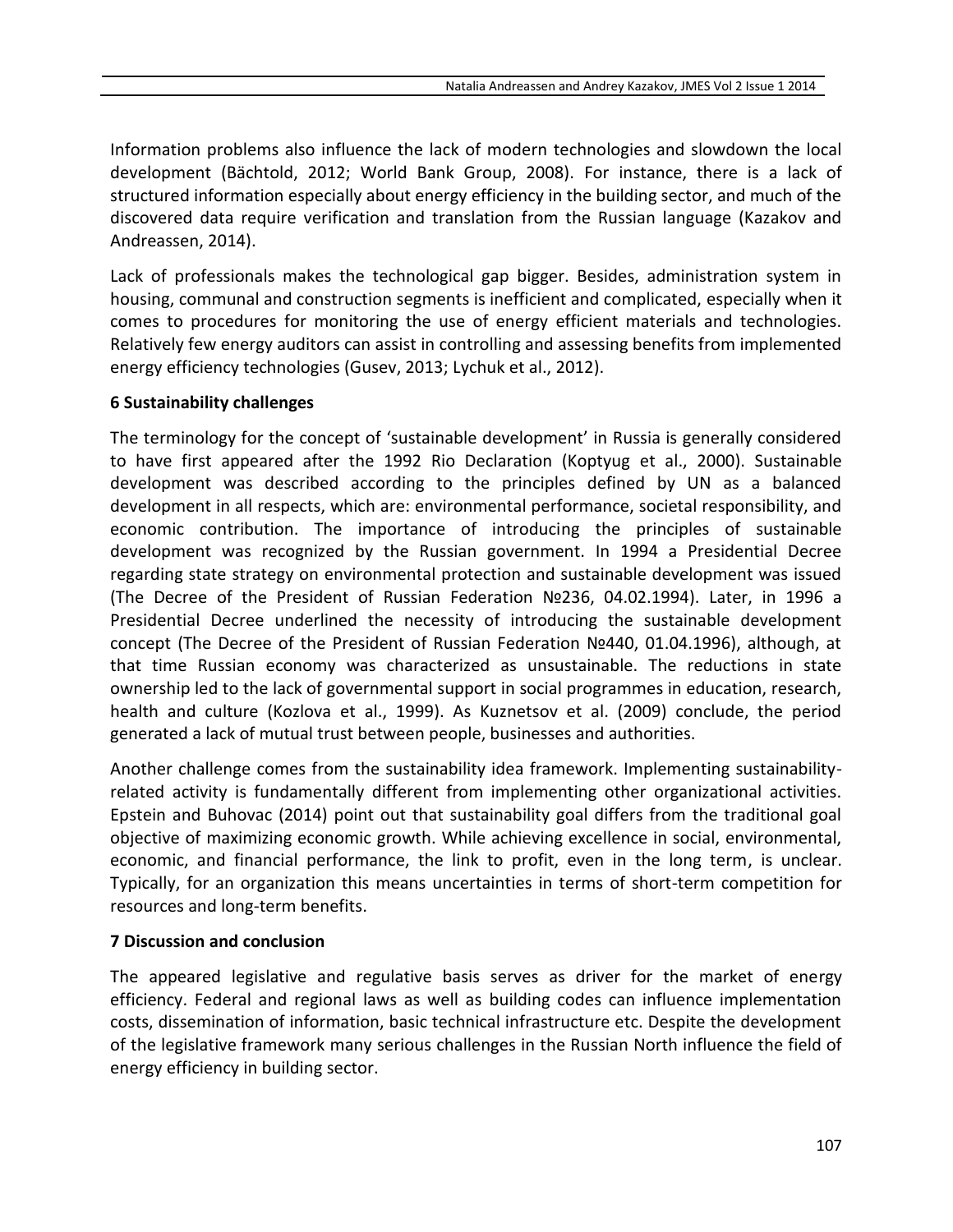The procedure of implementation of laws in Russia goes from federal to regional level. That means that key terms of energy efficiency and energy savings are formulated in new federal laws, which also elaborate mandatory activities for achieving certain goals. After that, the governmental decisions are distributed to the regions with mandatory requirement to fulfill the goals. On this long way, the system encounters problems of technical regulation. To overcome these structural challenges it is important to develop solid regional measures to cope with federal requirements.

Considerably different levels of socio-economic development between northern Russian regions and the rest of the country calls for financial support from the government. In the current situation of local budgets deficit, resources competition is usually won by initiatives called to keep social and economic stability in the regions, rather than new industrial projects. Energy efficiency products and services have high production and installation costs. Local governments do not prioritize them because of economic and financial problems. Thus, in the Russian North the role of the government in forming and stimulating new initiatives, such as energy efficiency field development is crucial.

Public policies to promote energy efficiency must be constantly scrutinized for their continuing appropriateness in view of technological advances and the emergence of new market institutions (Golove and Eto, 1996). This seems to be still relevant for the market in the Russian North. Overcoming the information challenges can bring new investments and thus reduce financial problems.

The slow development of the energy efficiency term is, perhaps not surprisingly, similar to the slow dissemination of a broader sustainability idea in Russia. Sustainability questions have been coming up in the agenda of federal authorities in Russia in these difficult economic times. The underlined importance of a sustainable and socially responsible development in the country and governmental calls for implementing the concept of sustainable development to Russian companies. This however, did not lead to any changes in corporation policies (Andreassen, 2013). Energy efficiency was identified as one of the priorities for modernization under Dmitry Medvedev's presidency from 2008 to 2012. This vision was however often criticized by putting forward doubts about the potential of scientific innovation and about the possibility of making the policy real (Eke, 2009).

The introduction of energy efficient technologies and products has not experienced any big growth in the market. Energy efficiency technologies can be far too expensive to install and even to use and might be quickly labeled as being unsustainable. It seems that for energy efficiency, the goal of achieving excellent balance in social, environmental, economic, and financial performance is also relevant. The sustainability idea is challenging organizations to fit this kind of activities in traditional capital budgeting format, to allocate resources and make a choice between sustainability initiatives. Just as the sustainability idea, energy efficiency demands spending a lot in the short term without a guarantee for financial benefits even in the long term. This can be relevant both for users, construction companies and governments. On the other hand, non-financial benefits, like reputation, might be achieved.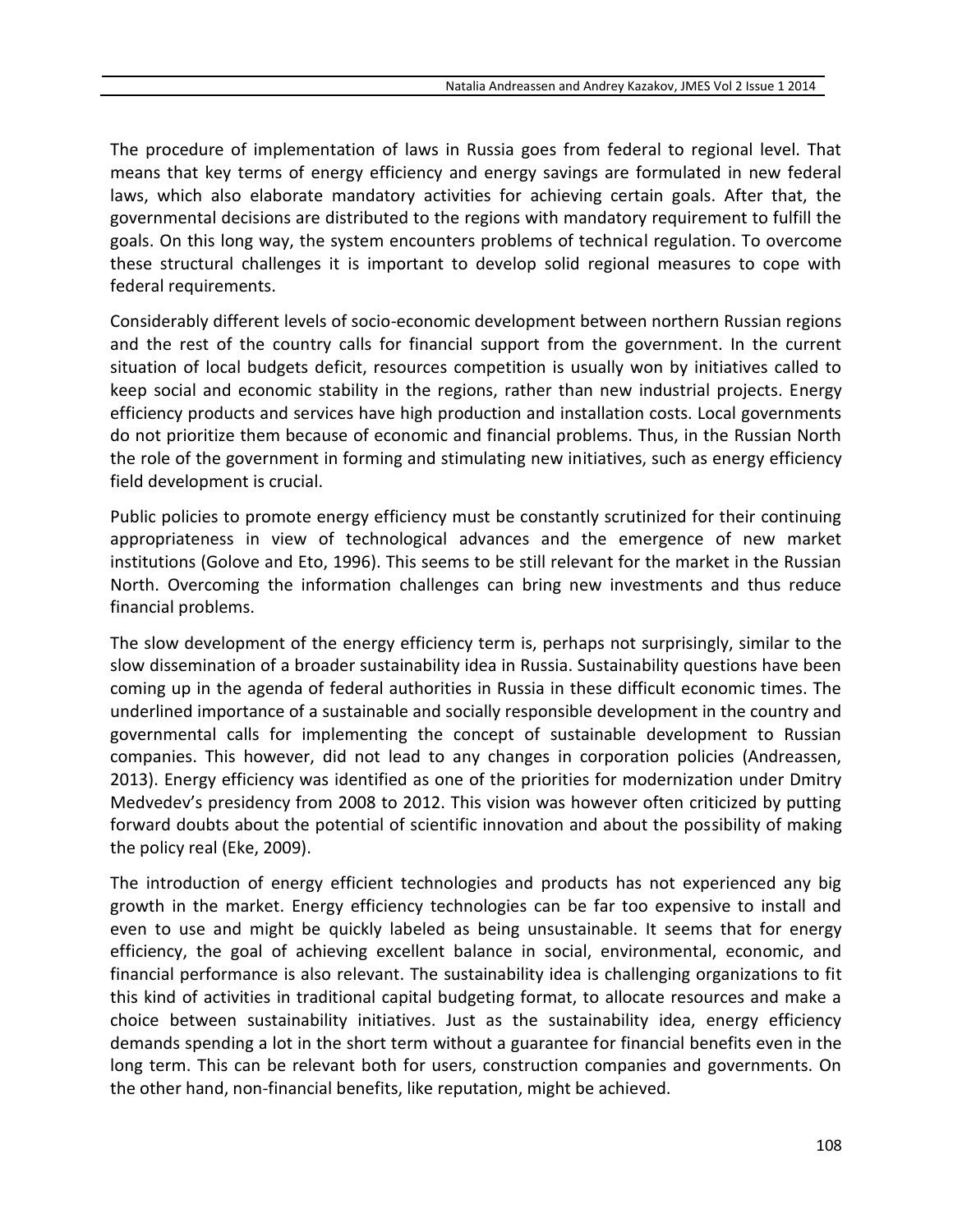To conclude, some difficulties experienced by the market of energy efficiency can be explained by institutional challenges connected to the context of the Russian North regions. However, they are also similar to the problems of incorporating sustainability idea by organizations. Just as for sustainability activities, one way to overcome these challenges can be to assess and integrate the risks and reputation-related impacts into decision-making.

#### **8 Practical implication and recommendation**

This article has discussed energy efficiency development in the building sector of the Russian North. Its market potential can be challenged by institutional determinants of the context and by problems similar to practicing of sustainability ideas. For business practitioners the knowledge about these challenges can contribute to successful market strategies oriented to overcome the problems.

It is also relevant to address the question of entering the Russian market. It is not expected to have any fundamental legal and regulative difficulties that may negatively influence the Russian market entry. Even more, Russian authorities (federal and regional) systematically announce preferences and create incentives for companies who register entities in Russia in order to work in Russia and contribute to the national economic development (Lychuk, 2012). However, the energy efficiency market, with advanced technologies, is a dynamically emerging market with structural and informational difficulties that are crucial especially for foreign newcomers. Thus, it is important to constantly evaluate and update the appropriate knowledge about energy efficient technologies and products while entering the market in the Russian North. One of the relevant advices to enter the Russian market given by Doornich (2014, p. 241 ) is to "…develop sustainable long-term trust - based relationships with few nodes in the market with which they can interact, exchange and receive information from regarding market conditions and opportunities".

#### *Acknowledgements*

*We are grateful to Kolarctic ENPI CBC for financing the project "Sustainable Buildings for the High North. Cross border research and trade facilitation" that led to this publication. We also thank Ioanna Prasouli for proofreading the article.*

#### **References**

Andreassen, N. (2013) *Sustainability Reporting in a Large Russian Oil Corporation. Production Safety issues*, PhD Dissertation, Bodø Graduate School of Business, University of Nordland, Bodø.

Bächtold, J. (2012) Russia Renewable Energy, Swiss Business Hub Russia, Business Network Switzerland, [http://www.s-ge.com/fr/filefield-private/files/53230/field\\_blog\\_public\\_files/14171.](http://www.s-ge.com/fr/filefield-private/files/53230/field_blog_public_files/14171)

Bergevarn, L., Mellemvik, F. and Olson, O. (1995) *Institutionalization of municipal accounting – a comparative study between Sweden and Norway*, *Scandinavian Journal of Management,* Vol.11, No.11, pp.25-41

Brundtland, G., Khalid, M., Agnelli, S., Al-Athel, S.A., Chilzero, B., Fadika, L.M., et al. (1987) *Our common future*, The World Commission on Environment and Development, Oxford, Oxford University Press.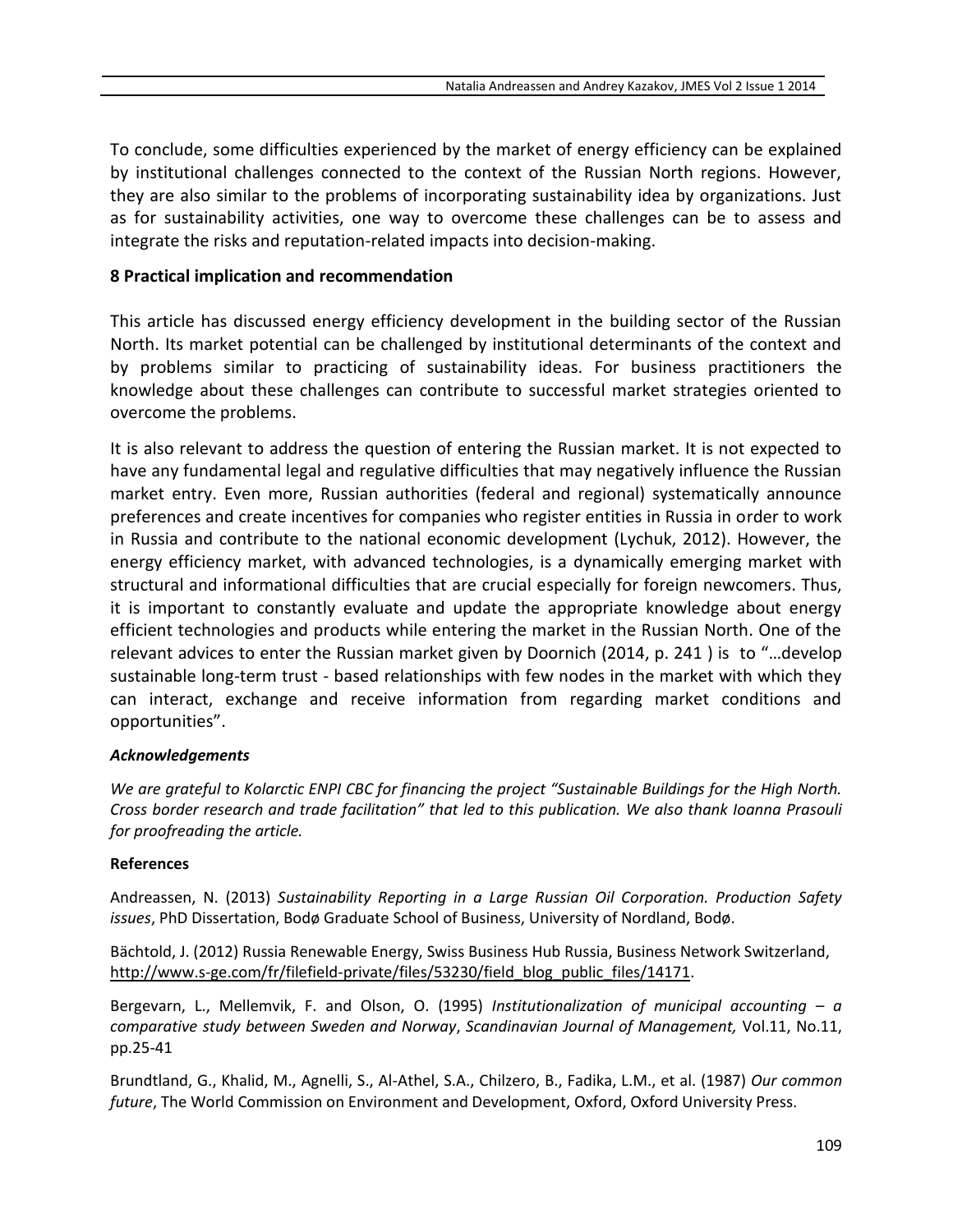BusinesStat (2012) Market analysis of gas, liquid and power meters in Russia in 2007-2011 years, and forecast for 2012-2016, BusinesStat, <http://marketing.rbc.ru/research/562949982659403.shtml>

DiMaggio, P. and Powell, W. (1983) The iron cage revised: Institutional isomorphism and collective rationality in organizational fields, *American Sociological Review*, pp.147-160.

Doornich, J.B. (2014) *Entry modes and organizational learning during internationalization. An analysis of Norwegian supply companies' entering and expanding in the Russian oil and gas sector,* PhD Dissertation, Bodø Graduate School of Business, University of Nordland, Bodø.

Eke, S. (2009) Medvedev sets out ambitious vision, *BBC News*, 12.11.2009, [http://news.bbc.co.uk/2/hi/8357619.stm.](http://news.bbc.co.uk/2/hi/8357619.stm)

Epstein, M.J. and Buhovac, A.R. (2014) *Making Sustainability Work: Best Practices in Managing and*  Measuring Corporate Social, Environmental, and Economic Impacts, 2<sup>nd</sup> edition, Greenleaf publishing ltd.

Evans, M., Roshchanka, V., Parker, S.A. and Baranovskiy, A. (2012) *Energy Efficiency Investments in Public Facilities: Developing a Pilot Mechanism for Energy Performance Contracts (EPCs) in Russia*, Pacific Northwest National Laboratory, Richland.

Federal Russian State Statistics Service (2014)[, http://www.gks.ru](http://www.gks.ru/)

Gavrilenkov, E., Welfens, P.J.J., and Wiegert, R. (Eds.) (2004) *Economic Opening Up and Growth in Russia: Finance, Trade, Market Institutions, and Energy*, Springer.

Golove, W.H. and Eto, J.H. (1996) *Market Barriers to Energy Efficiency: A Critical Reappraisal of the Rationale for Public Policies to Promote Energy Efficiency,* Lawrence Berkeley National Laboratory.

Gusev, A. (2013) Energy Efficiency Policy in Russia: Scope for EU-Russia Cooperation, *SWP Comments*, Nº16, June 2013, available at [http://www.swp](http://www.swp-berlin.org/fileadmin/contents/products/comments/2013C16_gsv.pdf)[berlin.org/fileadmin/contents/products/comments/2013C16\\_gsv.pdf.](http://www.swp-berlin.org/fileadmin/contents/products/comments/2013C16_gsv.pdf)

International Energy Agency (IEA) (2008) *Energy Efficiency Requirements in Building Codes, Energy Efficiency Policies for New Buildings,* IEA Information paper, [www.iea.org.](http://www.iea.org/)

International Energy Agency (IEA) (2012) *Key World Energy Statistics by International Energy Agency*, [www.iea.org.](http://www.iea.org/)

International Energy Agency (IEA) (2014) *Energy Efficiency Market Report 2014 - Market Trends and Medium-Term Prospects*, [www.iea.org.](http://www.iea.org/)

JLL (2014) *Sustainability and Green Development in Russia. Trends and Forecasts,*  [http://www.jll.ru/russia/en-](http://www.jll.ru/russia/en-gb/Research/Sustainability_and_Green_Development_in_Russia_ENG.pdf?5791b28c-45bd-41a8-9b31-60232f0b24fa)

[gb/Research/Sustainability\\_and\\_Green\\_Development\\_in\\_Russia\\_ENG.pdf?5791b28c-45bd-41a8-9b31-](http://www.jll.ru/russia/en-gb/Research/Sustainability_and_Green_Development_in_Russia_ENG.pdf?5791b28c-45bd-41a8-9b31-60232f0b24fa) [60232f0b24fa.](http://www.jll.ru/russia/en-gb/Research/Sustainability_and_Green_Development_in_Russia_ENG.pdf?5791b28c-45bd-41a8-9b31-60232f0b24fa)

Kazakov, A. and Andreassen, N. (2014, forthcoming) *Energy Efficient Buildings in the Russian North: cross border trade facilitation,* High North Centre at Bodø Graduate School of Business, University of Nordland notes, Norway.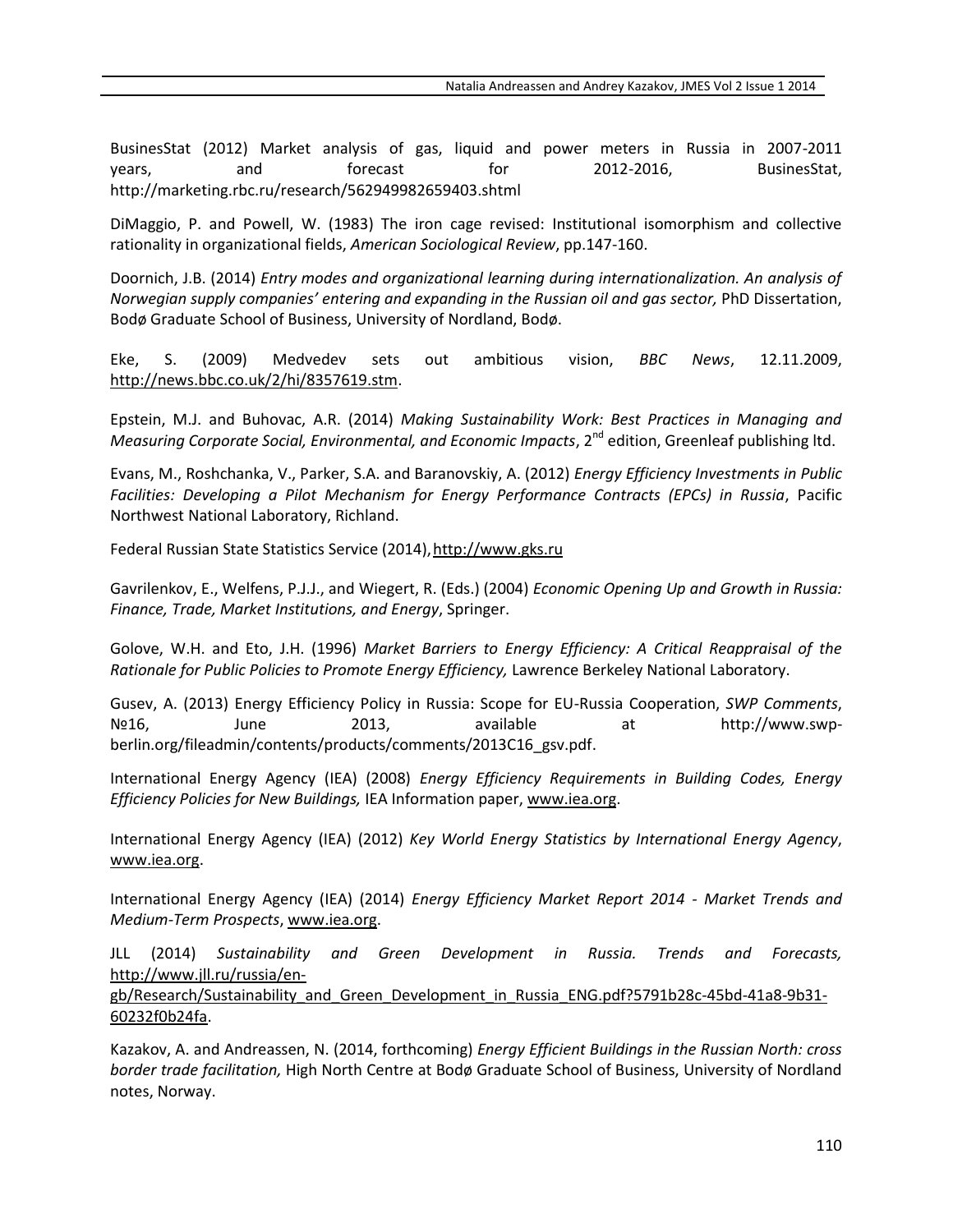Koptyug V.A., Matrosov, V.M. and Levashov V.K. (eds.) (2000) *New paradigm of Russia development: integrated sustainable development problems research*, 2<sup>nd</sup> edition, Academia, Moscow.

Kozlova, E.A., Manevich, V.E., Mozhina, M.A., Ovsienko, V.V., Rimashevskaya, N.M. and Uzyakov, M.N. (1999) The anatomy of the socio-economic crisis, in Lvov, D.S. (ed.) *The way to the XXI century. Strategic problems and perspectives of the Russian economy*, Economika, Moscow.

Kuznetsov, A., Kuznetsova, O. and Warren, R. (2009) CSR and the legitimacy of business in transition economies: The case of Russia. *Scandinavian Journal of Management*, vol.25, pp.37-45.

Kuzyakina, M. (2010) *The Russian market of insulation*, 29.11.2010, ABARUS Market Research, [http://www.stroyka.ru/Rynok/detail.php?ID=1215404.](http://www.stroyka.ru/Rynok/detail.php?ID=1215404)

Lighting Business Consulting Agency (2013), Energy-efficient Lighting, Thematic community "Energy Efficiency and Energy Saving", [http://solex-un.ru/energo/tenders/reviews/2013-03-18.](http://solex-un.ru/energo/tenders/reviews/2013-03-18)

Lychuk, T., Evans, M., Halverson, M. and Roshchanka, V. (2012) *Analysis of the Russian Market for Building Energy Efficiency*, Pacific Northwest National Laboratory, Richland.

Matrosov, Y.A. (2007) Strategy for Sustainble Development in the Building Sector of Russia, Kazakhstan, and Ukraine, *CESB 07 Conference Proceedings*, Prague, pp.119-125.

Nekipelov, A.D. (1999) The book review on "The way to the XXI century. Strategic problems and perspectives of Russian economy (Eds.) L'vov, D.S., *Ekonomika*, Moscow, pp.13-17.

Patterson, M.G. (1996) What is energy efficiency? Concepts, indicators and methodological issues., *Energy Policy*, Vol.24, No5, pp.377-390.

Rautio, V. (2013) The Russian North going global, *Baltic Rim Economies, Quarterly review*, V.2, 2013.

Sanstad, A.H. and Howarth, R.B. (1994) 'Normal' markets, market imperfections and energy, *Energy Policy*, Vol.22, Issue 10, pp.811-818.

Semikashev, V.V. and Kolpakov, A.Y. (2014) *ESCO in Russia*, Thematic community "Energy Efficiency and Energy Saving", publication 2014-05-30, [http://solex](http://solex-un.ru/energo/reviews/energoservisnaya-deyatelnost-v-rossii)[un.ru/energo/reviews/energoservisnaya-deyatelnost-v-rossii.](http://solex-un.ru/energo/reviews/energoservisnaya-deyatelnost-v-rossii)

Shavina, T. (2014) *Insulation market - competition increases*, Stroitelnye Materialy / Stroyindustriya, June2014, [http://rcmm.ru/content/topics/564.html.](http://rcmm.ru/content/topics/564.html)

Stroy-obozrenie (2013) *Russian window market in the global perspective*, Stroy-obozrenie.ru, 2013, [http://stroy-obozrenie.ru/analytics/302.html.](http://stroy-obozrenie.ru/analytics/302.html)

The Decree of the President of Russian Federation (1994) On state strategy of Russian Federation for environmental protection and sustainable development (dated 04.02.1994 №236).

The Decree of the President of Russian Federation (1996) On the concept of transition towards sustainable development (dated 01.04.1996 №440).

The Decree of the President of Russian Federation (2008) On some measures to improve the energy and environmental efficiency of the Russian economy (dated 04.06.2008 №889).